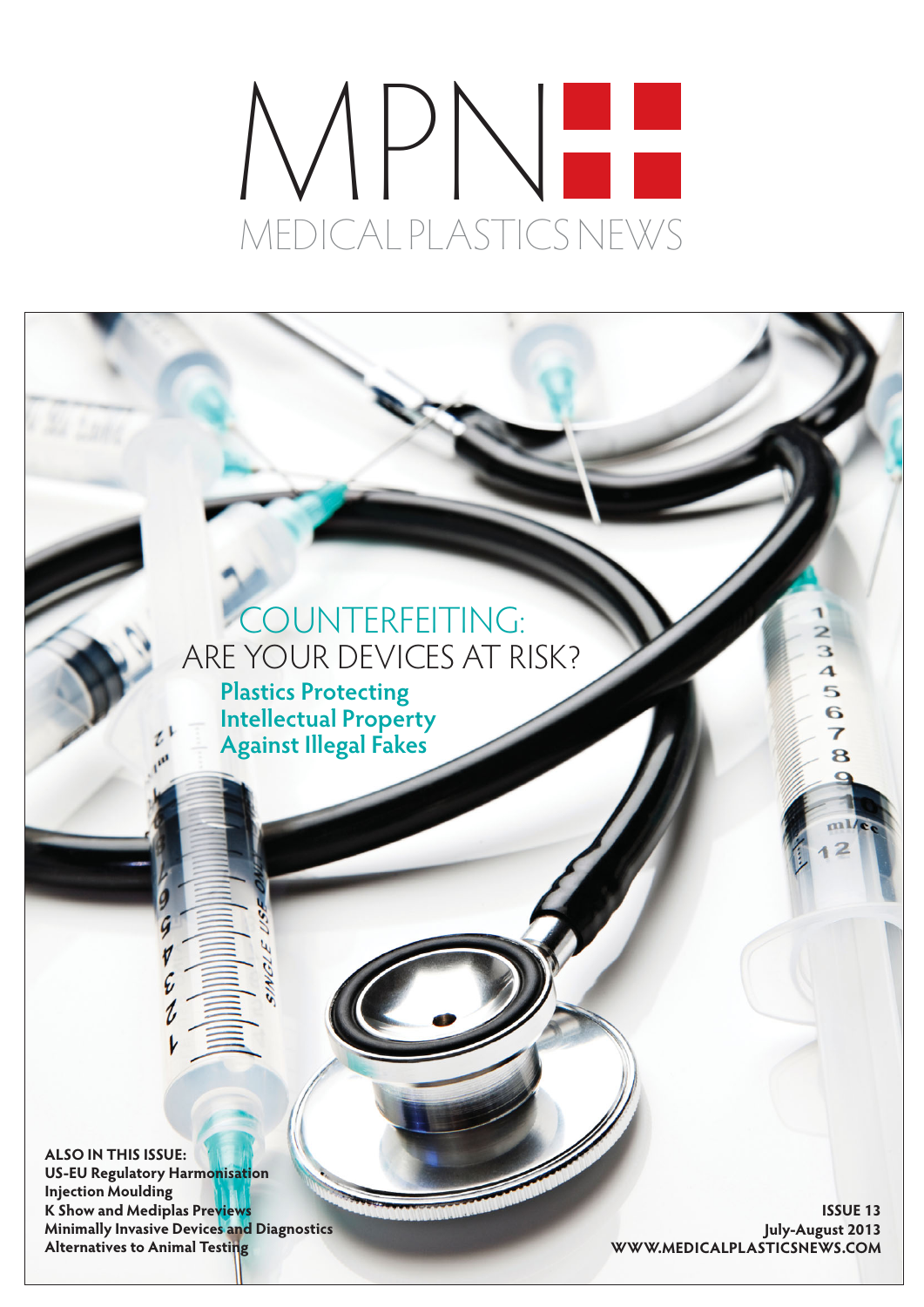#### **MASTERBATCH PROTECTING INTELLECTUAL PROPERTY**

| 8% of Global Medical Device Sales are Illegal Copies, Says WHO

## COUNTERFEITING: Are your devices at risk?

by **Fernando Sanchez** and **James Petrie** of PolyOne Global Color and Additives

**IS IT TIME TO PROTECT YOUR BRAND? BEYOND THE PROBLEM OF FAKE PHARMACEUTICALS LIES AN EQUALLY ALARMING TREND TOWARD IMITATION MEDICAL DEVICES. BUT AN EMERGENT GROUP OF TECHNOLOGIES CAN HELP STOP COUNTERFEITERS IN THEIR TRACKS.**

Counterfeiting most often conjures up images of paper currency or designer goods such as purses and shoes. However, this real and growing problem increasingly affects medical device manufacturers as well.

According to the World Health Organisation (WHO), as much as 6-8% of the US\$300 bn global medical device market is comprised of counterfeit goods. In this particular instance, counterfeit goods are identified as:

- Remanufactured or refurbished single use devices which are introduced back into the supply stream;
- Outright counterfeits or clones; and
- Equipment that has been modified to accept counterfeit consumables like ink cartridges or paint.

Although most counterfeiters concentrate on low cost, high turnover, high demand products, counterfeit medical devices can be high value products. Compounding the problem is the fact that many counterfeit devices are usually packaged to a high standard and difficult to distinguish from the genuine article.

Counterfeiting in medical devices occurs at various levels of the value chain, from device components to finished products. Finished products affected by counterfeiting have included blood glucose monitoring systems, surgical sutures, catheters and heart valves. In the case of device components, counterfeiting has also been seen in cardiovascular and orthopaedic product lines.

Unfortunately, the first indication that a counterfeiter has convincingly reproduced a device often happens when the device either fails in some way or causes harm to a patient.



**<< From stethoscopes to syringes, the influx of imitation medical devices threatens to erode not only revenues, but also brand equity. Find out how to take action against these risks with authentication technologies. >>**

Rather than reacting to these disasters and incurring the resulting liabilities, some healthcare device brand owners are taking a proactive stand by investigating and implementing anticounterfeiting tools. Also known as authentication technologies, they provide a means to positively identify a device as genuine. Let's investigate the current situation and solutions along with the true cost of counterfeit devices.

#### **Not just a luxury goods problem**

Make no mistake—counterfeiting is a significant and mounting problem that negatively impacts consumers, businesses and entire economies. Several watchdog organisations estimate that this practice represents a cost of over US\$1 tn to the combined economies of the world. While accurate totals are difficult to generate—because these activities take place without any enforcement or regulation—the combined economic impact estimate includes all counterfeit goods and digital piracy, from consumer

electronics and apparel to after-market automotive parts and pharmaceuticals.

Luxury goods, which many consider to be the biggest problem, represent only 4% of the total, according to the non-profit organisation International Anti-Counterfeiting Coalition. (IACC—http://iacc.org).

How does this trend affect healthcare brand owners? The US Department of Homeland Security reported recently that counterfeit medical devices and pharmaceutical products seized last year were valued at US\$83 mn. Counterfeiters may target products such as pharmaceutical ingredients, stethoscopes, blood glucose monitors, diagnostic equipment, contact lenses, condoms, and surgical mesh.

In one high profile case, the FDA seized over a million forged diagnostic test strips (used by diabetic patients to monitor their blood glucose concentrations) with additional supplies later recalled by the genuine manufacturer when the false lot numbers were identified. These fake test strips returned inaccurate blood glucose values, so that patients using them could have taken too much or too little insulin.

Aside from the loss of revenue, brand-owner issues caused by counterfeiting, while sometimes hard to quantify, are costly and damaging. Some of these issues include:

- **•** Erosion of brand equity;
- Damage to the brand owner's reputation;
- Potential liabilities;
- Loss of brand integrity; and<br>• Protection investigation and
- Protection, investigation, and litigation expenses.

These hidden risks and costs can be just as damaging, if not more so, than the revenue drain that knockoffs represent. So what can you do about the problem?

#### **Beyond the RFID chip: international authentication methodology standard ISO 12931**

Casino chip manufacturers have been using RFID chips to ensure authenticity and traceability for a number of years, but this technology is only one of many in the currently available arsenal.

In response to the growing issue of counterfeiting, the International Organization for Standards (ISO) issued ISO12931:2012 last year. It specifies best practice performance criteria and evaluation methodology for authentication